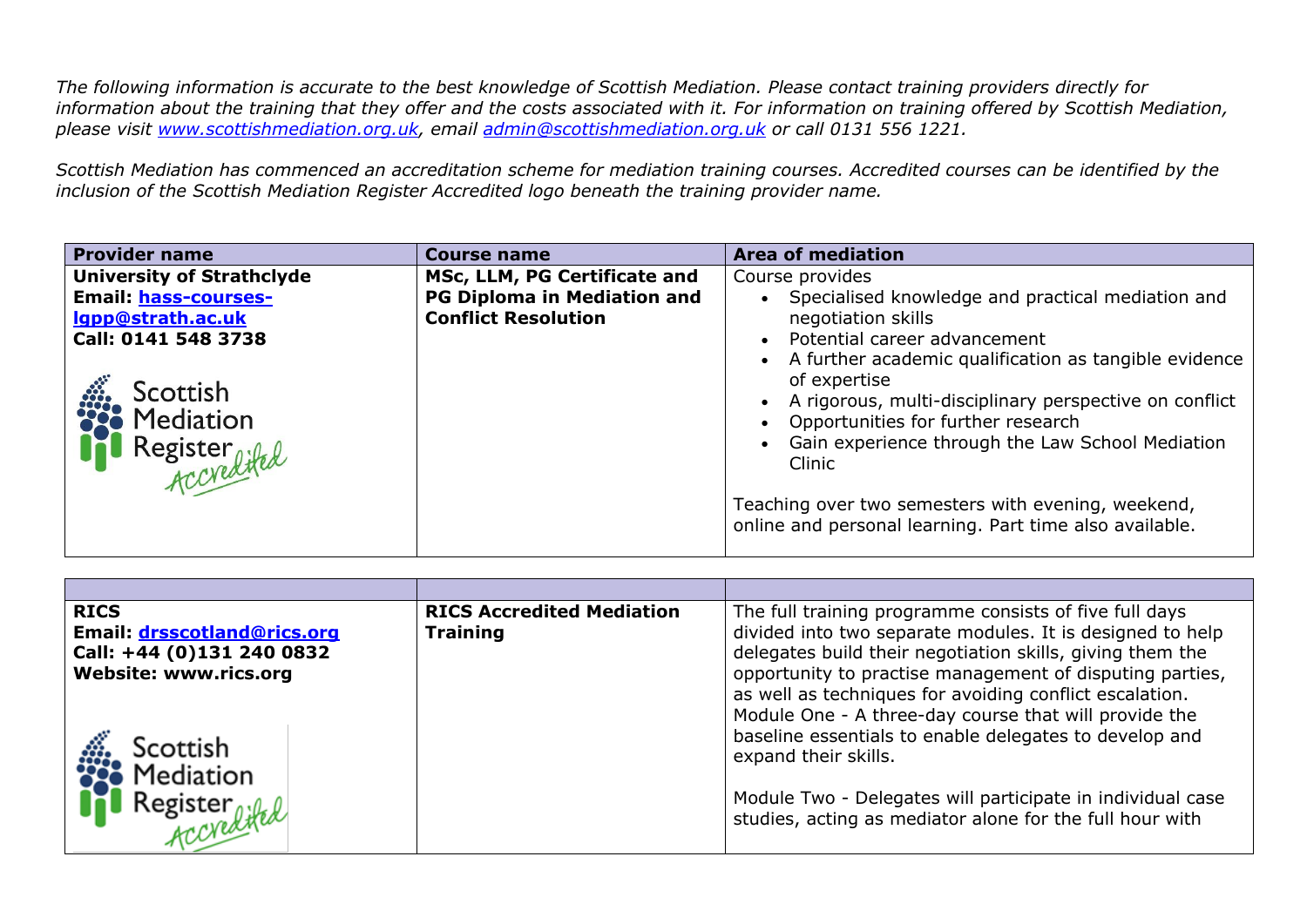| trainer led and peer feedback. Candidates will also be<br>required to submit a written assignment.<br>Full attendance of module one grants a certificate in<br>mediation. Successful completion of both modules of the<br>training programme brings RICS accreditation as a |
|-----------------------------------------------------------------------------------------------------------------------------------------------------------------------------------------------------------------------------------------------------------------------------|
| mediator and candidates will be entitled to have their<br>name listed on the RICS Register of Accredited Mediators.                                                                                                                                                         |

| <b>Place for Hope</b><br>E-mail:<br>ruth.harvey@placeforhope.org.uk<br>Call: 07884 580 357<br>Visit: www.placeforhope.org.uk<br>Scottish<br>Mediation<br>Register<br>Accoredited | <b>Faith in Change and Conflict</b> | 6-day SMR accredited course focussed on leaders in faith<br>communities<br>The course consists of four modules delivered over two,<br>three-day blocks of teaching and is for all in leadership<br>(ordained, lay, formal, informal) in churches and faith<br>communities. It is designed to support those who want to<br>deepen their learning about conflict, change and transition<br>in faith contexts, in order to strengthen their skills base for<br>local application.<br>In order to achieve status as an accredited Place for Hope<br>Practitioner, participants then have to complete a skills<br>assessment programme, and on successful completion,<br>commit to regular Continuing Professional Development<br>and Supervision. |
|----------------------------------------------------------------------------------------------------------------------------------------------------------------------------------|-------------------------------------|-----------------------------------------------------------------------------------------------------------------------------------------------------------------------------------------------------------------------------------------------------------------------------------------------------------------------------------------------------------------------------------------------------------------------------------------------------------------------------------------------------------------------------------------------------------------------------------------------------------------------------------------------------------------------------------------------------------------------------------------------|
|                                                                                                                                                                                  |                                     | <b>Course Modules:</b><br>Unit 1: Introduction to Conflict Transformation and<br>Personal Development<br>Unit 2: Communication and Facilitation Skills<br>Unit 3: Conflict and Mediation Skills<br>Unit 4: Conflict in the Context of Faith<br>The course is delivered through a mixture of theory,<br>practice and personal reflection time. The course aims to<br>enable new learning and provide the participants with skills<br>and resources for individual or church/faith-based ministry<br>in the areas of change and conflict.                                                                                                                                                                                                       |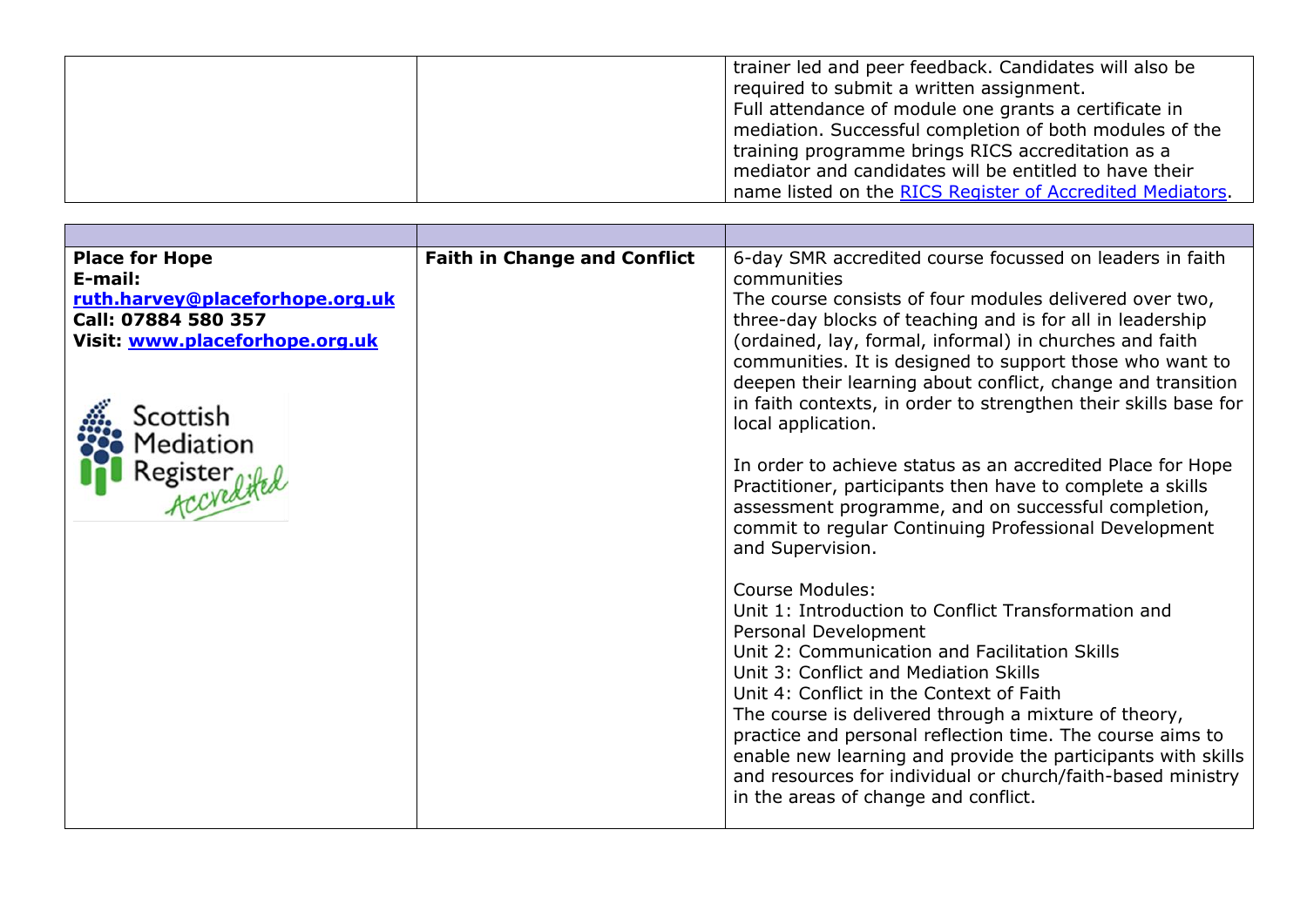| <b>University of St Andrews</b><br><b>E-mail: Nicola Balloch</b><br>mediation@st-andrews.ac.uk<br>Call: 1334 464117<br>Visit: https://www.st-<br>andrews.ac.uk/hr/edi/mediation/<br>icottish<br>Mediation<br>Register<br><i>Accyelike</i> | <b>5-Day Mediator Training</b><br><b>Course</b> | This is a 5-day course (inclusive of assessment) consisting<br>of pre-course reading and 40 hours of learning, which<br>includes a minimum of 20 hours of practical experience,<br>trainer input and home-study.<br>Aim: To provide participants with a clear theoretical and<br>practical training course in mediation skills measured<br>against Scottish Mediation's Guidance on Mediator<br>Competency.<br><b>Objective:</b> For participants to feel confident in their<br>knowledge, skills, and ability to mediate disputes in<br>accordance with the Scottish Mediation Practice Standards<br>for Mediators and Code of Practice.<br>Learning outcomes: On completion of the course<br>participants will have gained: -<br>1. An understanding of conflict theory<br>2. Awareness of personal responses to conflict and<br>different conflict management styles<br>3. An understanding of the basic principles<br>underpinning mediation<br>4. A theoretical understanding of how and why<br>mediation works<br>5. Enhanced communication and negotiation skills<br>6. Practical experience in using mediation skills and<br>techniques<br>7. An understanding of the role of a mediator and how<br>a mediator works<br>8. An understanding of the importance of reflective<br>practice and CPD (Continuing Practice Development)<br>9. An understanding of how mediation fits with current<br>employment legislation |
|-------------------------------------------------------------------------------------------------------------------------------------------------------------------------------------------------------------------------------------------|-------------------------------------------------|-------------------------------------------------------------------------------------------------------------------------------------------------------------------------------------------------------------------------------------------------------------------------------------------------------------------------------------------------------------------------------------------------------------------------------------------------------------------------------------------------------------------------------------------------------------------------------------------------------------------------------------------------------------------------------------------------------------------------------------------------------------------------------------------------------------------------------------------------------------------------------------------------------------------------------------------------------------------------------------------------------------------------------------------------------------------------------------------------------------------------------------------------------------------------------------------------------------------------------------------------------------------------------------------------------------------------------------------------------------------------------------------------------------------------------|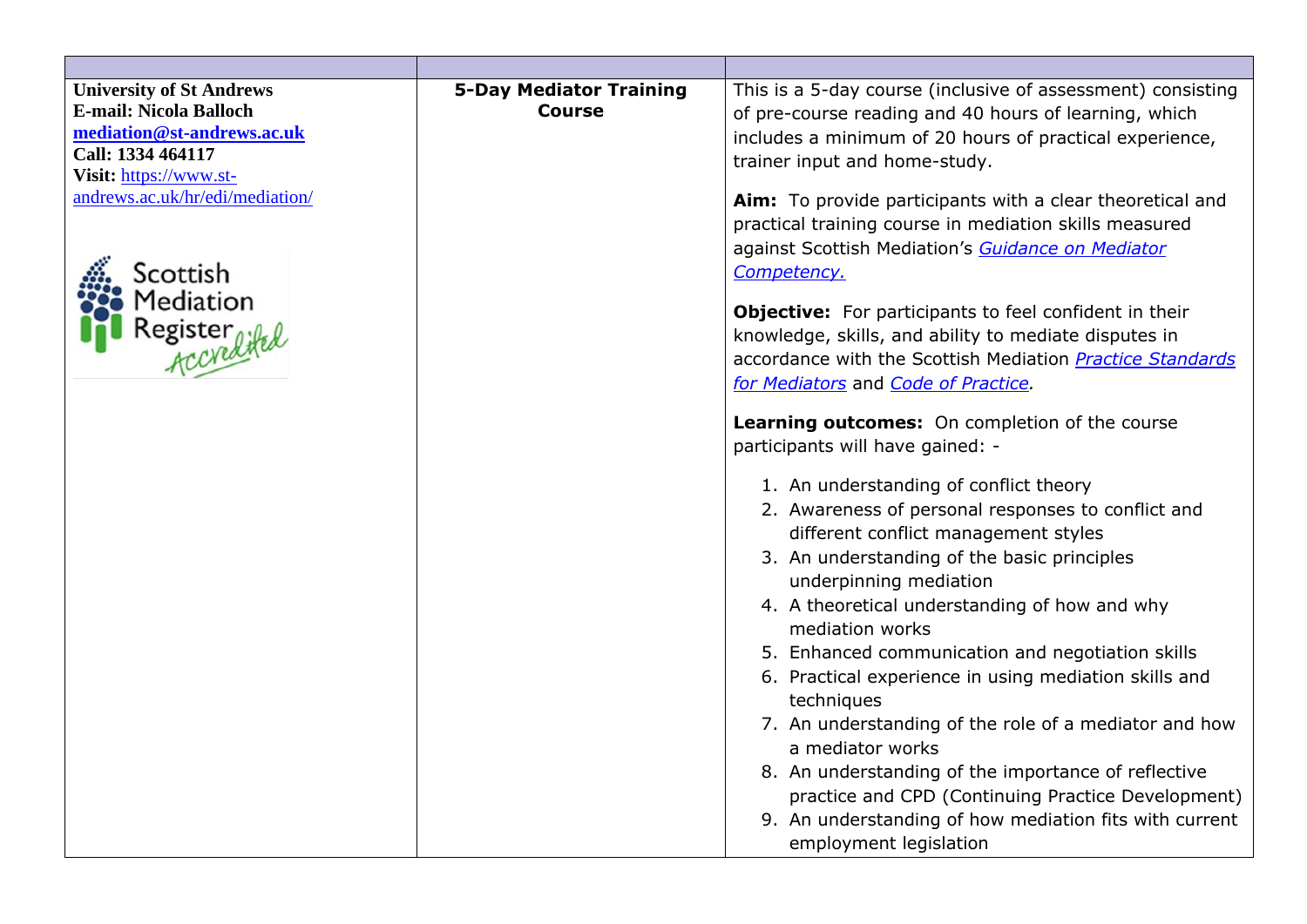| 10.An overview of different models of mediation and                                 |
|-------------------------------------------------------------------------------------|
| contexts                                                                            |
| 11.An understanding of cultural differences and how                                 |
| this affects mediation                                                              |
| 12.An understanding of equality and diversity issues<br>and the ethics of mediation |
| 13. Knowledge of how mediation fits within the Law                                  |
| 14. Knowledge of relevant Scottish Mediation practice                               |
| guidelines and competencies                                                         |
|                                                                                     |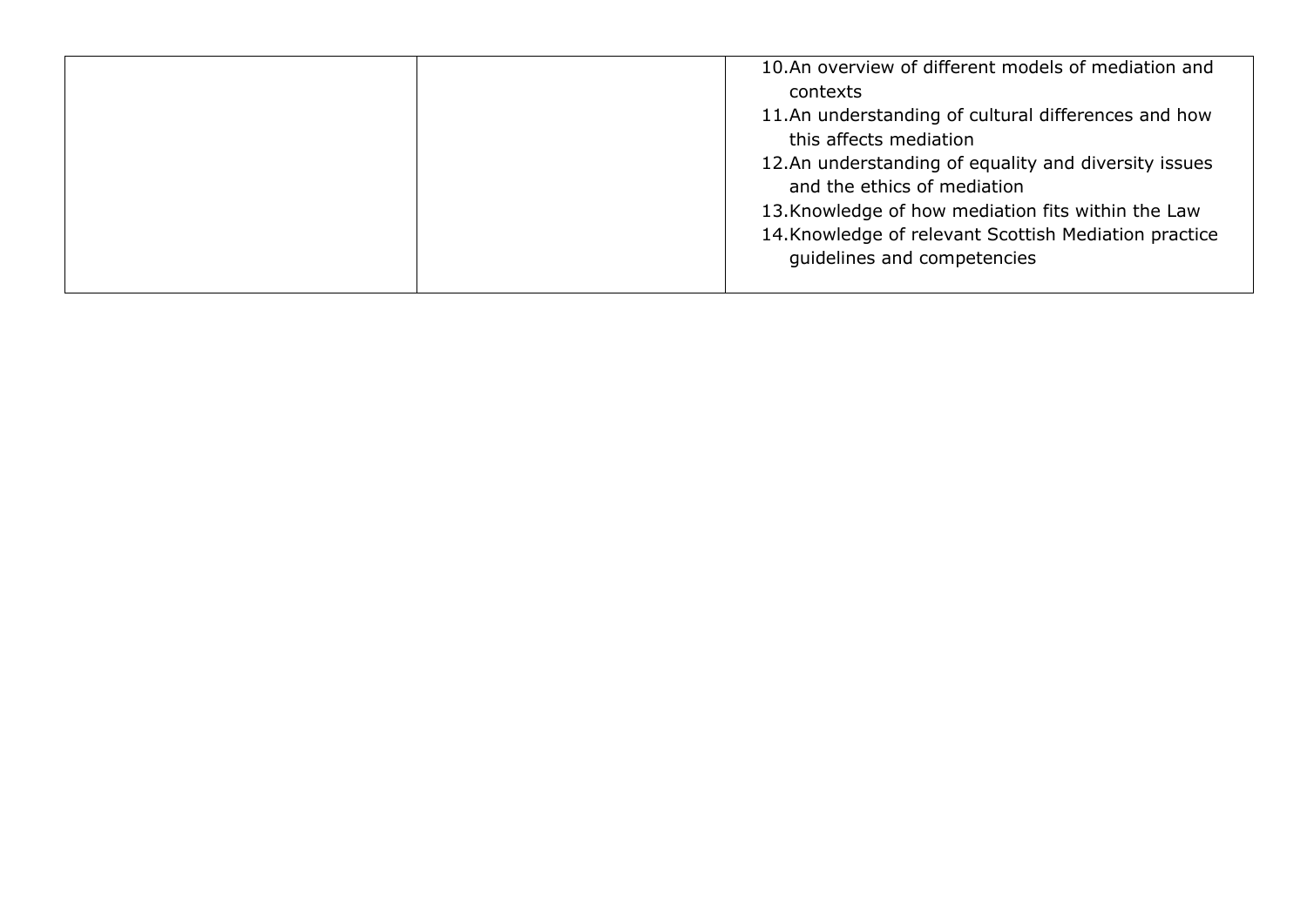| <b>Catalyst</b>                    | <b>6 Day Basic Skills Course</b>     | <b>Basic Skills for all Mediators</b>                         |
|------------------------------------|--------------------------------------|---------------------------------------------------------------|
| Email:                             |                                      |                                                               |
| jeremy@catalystmediation.co.uk     | <b>2 Day Negotiation</b>             | Introduction to Principled Negotiation                        |
| Visit: www.catalystmediation.co.uk |                                      |                                                               |
| Call: 07733883543 or               | <b>2 Day Workplace Conversion</b>    | Principles & Practice of Workplace Mediation                  |
| 0845 094 8297                      | <b>Course for Mediators</b>          |                                                               |
|                                    |                                      |                                                               |
| Scottish                           | <b>2 Day Difficult Conversations</b> | Introduction to Conflict, Active Listening and Principled     |
|                                    |                                      | Negotiation                                                   |
| Mediation                          |                                      |                                                               |
|                                    |                                      |                                                               |
| Register<br>Accredited             |                                      |                                                               |
|                                    |                                      |                                                               |
|                                    |                                      |                                                               |
| <b>Queen Margaret University</b>   | MSC, PG Diploma and PG               | Online course for those interested in how to                  |
| Email: cgill@qmu.ac.uk             | <b>Certificate in Dispute</b>        | resolve disputes                                              |
| Call                               | <b>Resolution</b>                    | Focus on consensual dispute resolution                        |
| Admissions                         |                                      | methods, such as mediation, negotiation, and                  |
| 0131 474 0000                      |                                      | complaint and ombuds techniques                               |
| 0r                                 |                                      | Taught by an expert team of practitioners and                 |
| Chris Gill                         |                                      | academics                                                     |
| +44 (0)131 474 0000                |                                      | - Accredited by the Scottish Mediation Network                |
|                                    |                                      |                                                               |
| Scottish                           |                                      | <b>EXIT AWARDS:</b> MSc (180 credits)/ PgDip (120 credits)/   |
| Mediation                          |                                      | PgCert (60 credits)                                           |
| Register<br>Accredited             |                                      |                                                               |
|                                    |                                      | <b>Delivery:</b> Online learning. The course also includes an |
|                                    |                                      | optional campus based element for those wishing to            |
|                                    |                                      | qualify as mediators.                                         |
|                                    |                                      |                                                               |
|                                    |                                      | <b>Single Modules:</b> Register as an associate student to    |
|                                    |                                      | study single modules in areas of interest.                    |
|                                    |                                      |                                                               |
|                                    |                                      | <b>Duration:</b> Full time MSc students are normally expected |
|                                    |                                      | to complete the course within 1 year. Part time students      |
|                                    |                                      |                                                               |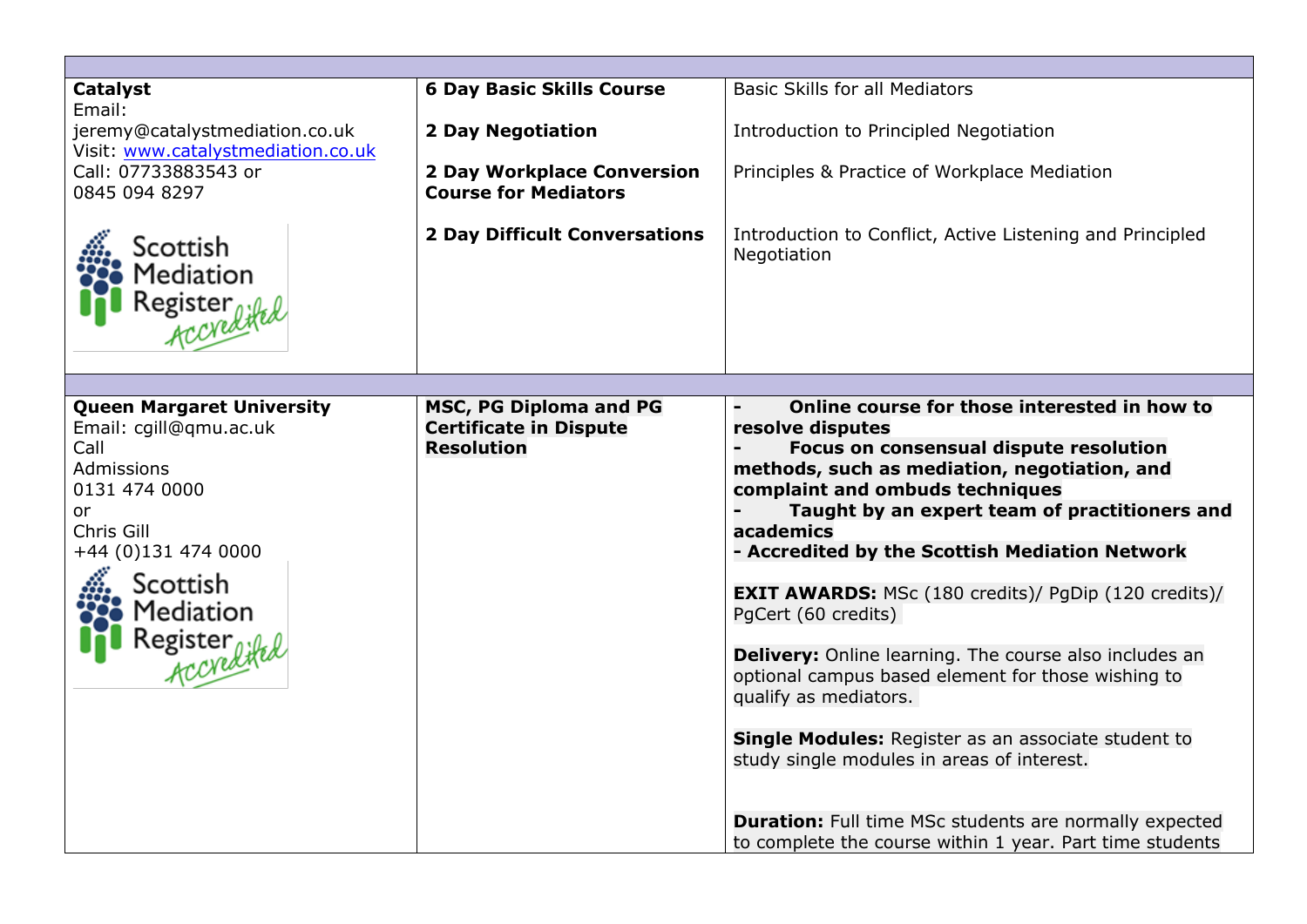|                                                                           |                                                                              | are normally expected to complete the course within 3<br>years.                                |
|---------------------------------------------------------------------------|------------------------------------------------------------------------------|------------------------------------------------------------------------------------------------|
|                                                                           |                                                                              |                                                                                                |
| <b>The Mediation Partnership</b><br>Visit: www.mediationpartnership.co.uk | <b>4-Day SMR Accredited</b><br><b>Mediator Training Course +</b>             | General skills for all mediators                                                               |
| Call: 07950 395276                                                        | <b>Half Day Assessment</b>                                                   | 4-Day Mediator Training course                                                                 |
| Scottish<br>Mediation<br>Register<br>Accredited                           | <b>2-Day Dealing Effectively</b><br>with Conflict in the<br><b>Workplace</b> | For those in management, HR or supervisory roles.                                              |
|                                                                           | 1-Day Introduction to<br><b>Mediation Skills</b>                             | For anyone new to mediation                                                                    |
|                                                                           | <b>1-Day Facilitating Group</b><br><b>Mediations</b>                         | For mediators wishing to enhance their skillset and those<br>in team leader/management roles   |
|                                                                           | 2-Hour Lunch & Learn<br><b>Mediation Awareness</b><br><b>Sessions</b>        | To raise awareness of the uses and benefits of mediation<br>amongst key organisation personnel |
|                                                                           | <b>Monthly CPD Sessions</b>                                                  | Regular training for new and established mediators                                             |
|                                                                           | <b>Supervision &amp; Mentoring</b>                                           |                                                                                                |
|                                                                           | <b>Bespoke Courses</b>                                                       |                                                                                                |
|                                                                           | <b>Conflict Coaching</b>                                                     |                                                                                                |
|                                                                           |                                                                              |                                                                                                |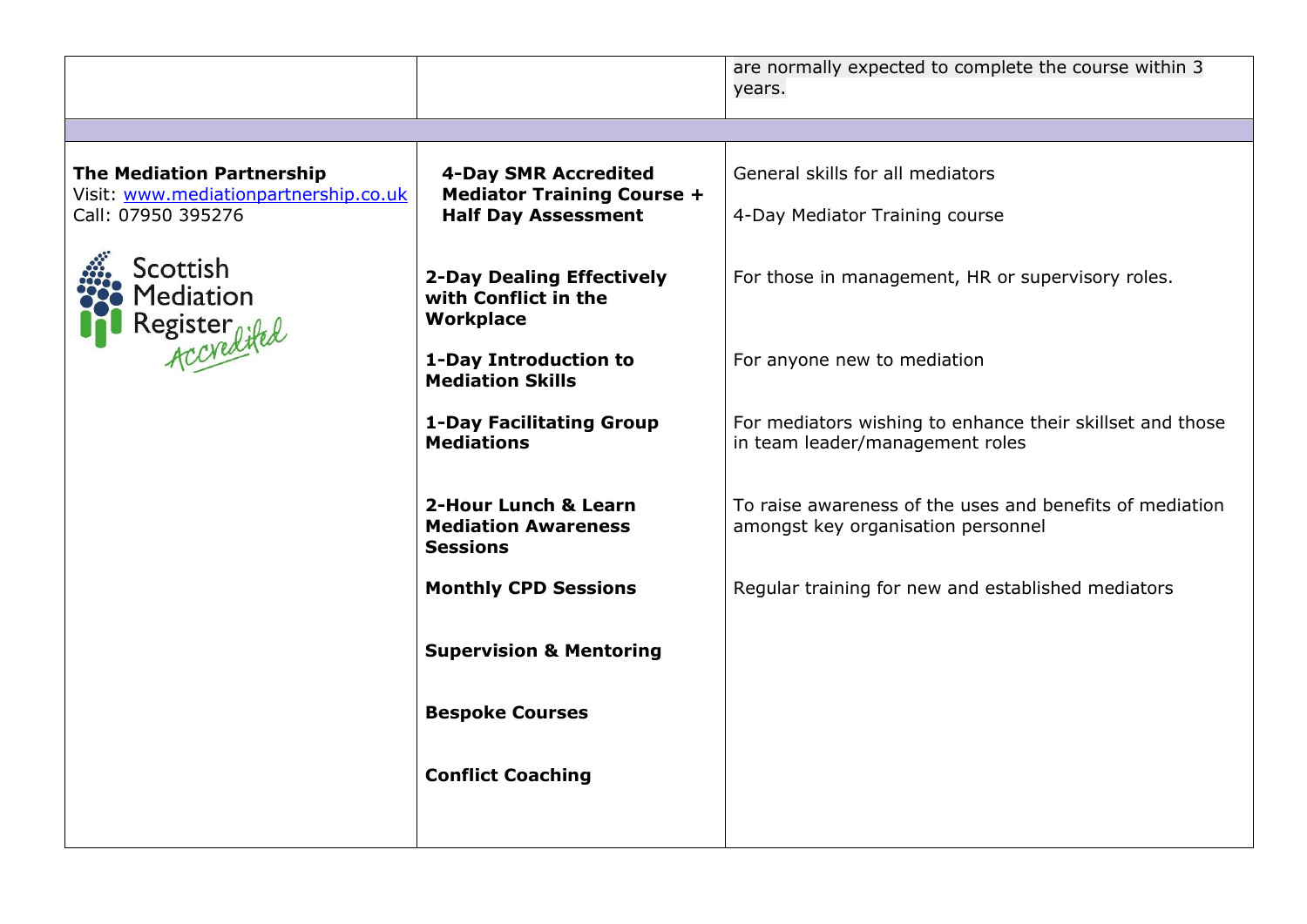| <b>Core Solutions</b><br>Email: info@core-solutions.com,<br>Visit: www.core-solutions.com<br>Call: 0131 524 8188<br>Scottish<br>Mediation<br>Register<br>Accredited | <b>Mediation, Negotiation and</b><br><b>Conflict Management Skills</b><br><b>Training</b> | This course runs twice a year, in the Spring and in the late<br>Summer/Autumn. Module One (The Spring School or the<br>Residential Summer School) is an intensive three day<br>introduction to the foundation skills for effective conflict<br>management, negotiation and mediation in commercial,<br>workplace and organisational settings.<br>The Spring School or the Residential Summer School<br>(CPD: 24+ hours) is available as a free-standing three-day<br>course. It also serves as Module One for those looking to<br>take the Assessment Module (CPD: 32+ hours) to achieve<br>Core's highly-valued Certification of Competency in<br><b>Mediation Skills.</b><br>The course consists of interactive and practical learning of<br>skills and techniques, supported by Core's highly skilled<br>and experienced coaches.<br>The course includes workshops each day using case<br>studies, role play, demonstrations, video feedback and<br>one-to-one coaching.<br>Contact Core for more details. |
|---------------------------------------------------------------------------------------------------------------------------------------------------------------------|-------------------------------------------------------------------------------------------|---------------------------------------------------------------------------------------------------------------------------------------------------------------------------------------------------------------------------------------------------------------------------------------------------------------------------------------------------------------------------------------------------------------------------------------------------------------------------------------------------------------------------------------------------------------------------------------------------------------------------------------------------------------------------------------------------------------------------------------------------------------------------------------------------------------------------------------------------------------------------------------------------------------------------------------------------------------------------------------------------------------|
| <b>The Centre for Good Relations</b><br>Abdul Rahim<br>Email: abdul@centreforgoodrelatio<br>ns.com                                                                  | <b>Six-Day Civic Mediation</b><br><b>Theory and Practice Course</b>                       | What is Civic Mediation? Civic mediation uses mediative<br>processes to seek constructive changes to societal<br>challenges. It values the role of building relationships<br>within a system to bring about effective change, and works                                                                                                                                                                                                                                                                                                                                                                                                                                                                                                                                                                                                                                                                                                                                                                       |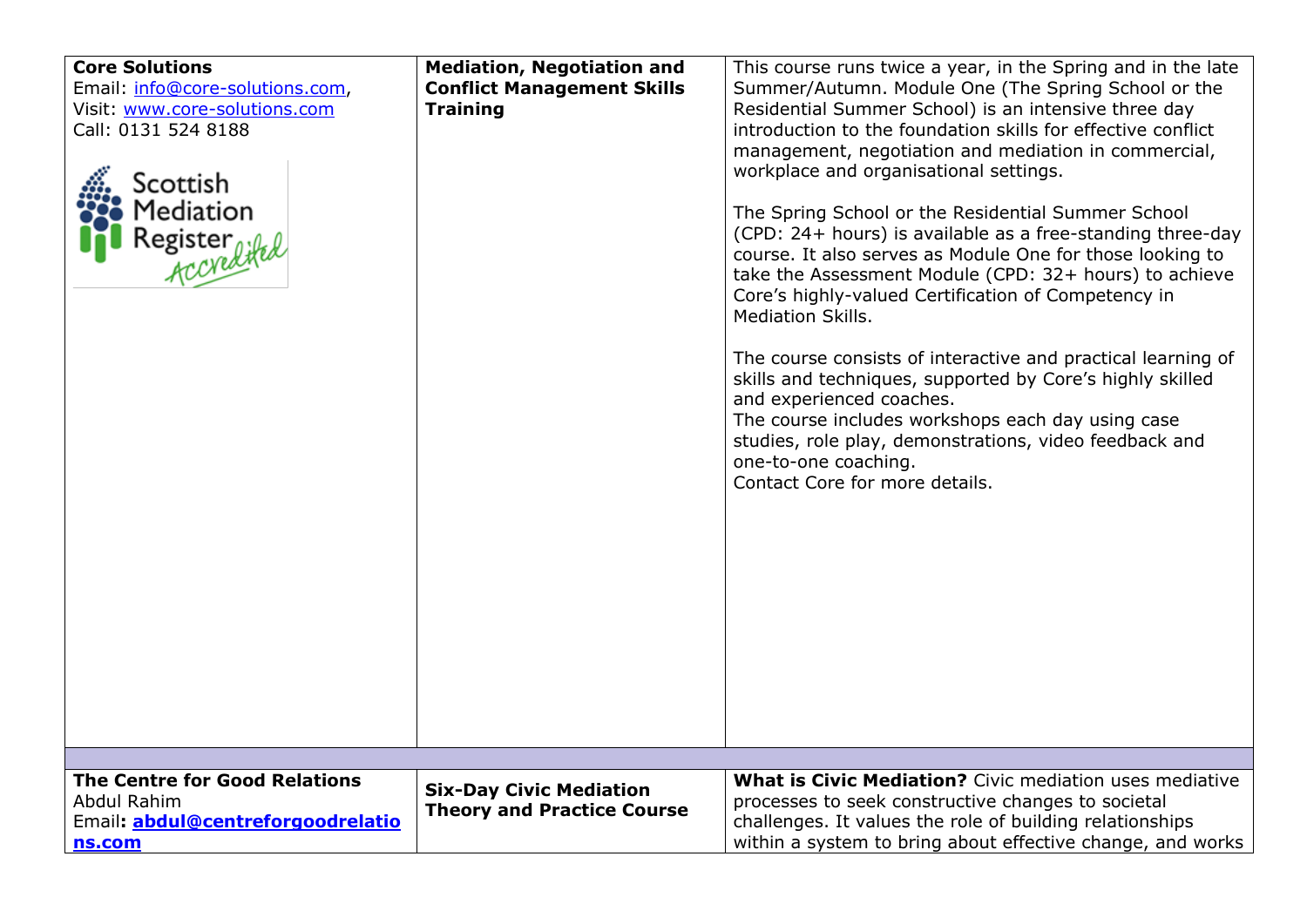| Call: 07960 683328<br>Scottish<br>Mediation<br>Register<br>Accyclifed |                                    | to transform conflict to achieve long-term positive<br>outcomes<br>Module One will cover personal and group responses to<br>conflict; theories, tools and approaches for analysing<br>multi-party conflicts; developing strategies to manage and<br>transform complex conflicted situations. It will provide<br>case studies where civic mediation has been applied in<br>community resilience and peace-building, effective policy<br>development, and environmental conflicts. Module two will<br>focus on developing skills in group facilitation techniques<br>used in the various stages of a multi-party mediation<br>process. |
|-----------------------------------------------------------------------|------------------------------------|--------------------------------------------------------------------------------------------------------------------------------------------------------------------------------------------------------------------------------------------------------------------------------------------------------------------------------------------------------------------------------------------------------------------------------------------------------------------------------------------------------------------------------------------------------------------------------------------------------------------------------------|
| Calm                                                                  | <b>Foundation Family Mediation</b> | <b>Family Mediation</b>                                                                                                                                                                                                                                                                                                                                                                                                                                                                                                                                                                                                              |
| Visit: www.calmscotland.co.uk/contact                                 | <b>Training for solicitors</b>     | Total of six and a half days training by way of two<br>full day modules, three half day modules and one<br>three day core mediation training course<br>Modules include Theory and Practice of Effective<br>Negotiation, Adult Dynamics and Reaction to Loss,<br>Advanced Negotiation Training, Child Development,<br>and Children's Reaction to Separation<br>Completion of all modules and the core training is<br>required for accreditation with the Law Society of<br>Scotland                                                                                                                                                   |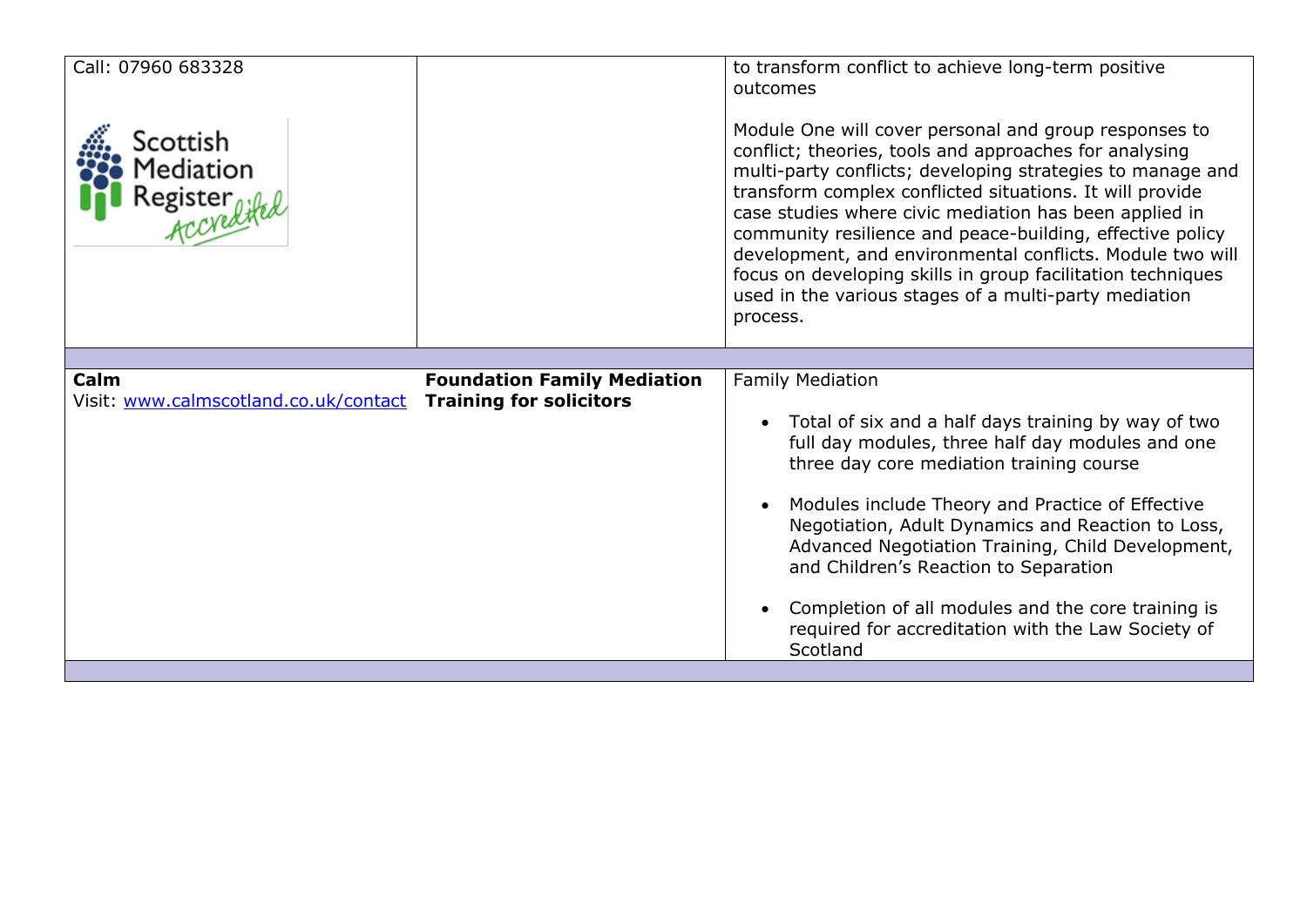| <b>Coaching and Mediation Plus</b><br>Visit: www.eilishgarland.com<br>Email:eilish@eilishgarland.com<br>Call: 07881 558216    | <b>Effective Complaints</b><br><b>Management and Conflict</b><br><b>Resolution Training</b><br><b>Mediation Skills Training</b><br><b>Coaching Skills Training</b> | Education: Scottish Councils, Schools -State and<br>Independent sectors, Universities and Colleges<br>Workplace: Continuing Professional Development<br>1 day seminars - Maximum 18 people (cost per person<br>dependent on numbers)                                                                                                                             |
|-------------------------------------------------------------------------------------------------------------------------------|--------------------------------------------------------------------------------------------------------------------------------------------------------------------|------------------------------------------------------------------------------------------------------------------------------------------------------------------------------------------------------------------------------------------------------------------------------------------------------------------------------------------------------------------|
|                                                                                                                               |                                                                                                                                                                    |                                                                                                                                                                                                                                                                                                                                                                  |
| <b>Hope Mediation</b><br>Carol Hope<br>Email: hopemediation@aol.co.uk<br>Visit: www.hopemediation.org.uk<br>Call: 07917414009 | <b>The Art of Mediation</b><br><b>Peer Mediation</b>                                                                                                               | <b>Foundation Mediation Skills</b><br>Young people in education<br>Young people in youth groups<br>Young people in badged organisations<br>Youth workers                                                                                                                                                                                                         |
|                                                                                                                               |                                                                                                                                                                    |                                                                                                                                                                                                                                                                                                                                                                  |
| <b>Lawtalks CIC</b><br>Visit: www.lawtalks.co.uk/Lawtalks<br>Call: 07943 160 955                                              | Various - please see website                                                                                                                                       | Various - please see website                                                                                                                                                                                                                                                                                                                                     |
|                                                                                                                               |                                                                                                                                                                    |                                                                                                                                                                                                                                                                                                                                                                  |
| <b>Relationships Scotland</b><br>Visit: http://www.relationships-<br>scotland.org.uk/<br>Call: 0845 119 2020                  | <b>Certificate in Family</b><br><b>Mediation (Accredited)</b>                                                                                                      | The CFM (A) is the foundation training for mediators in<br>Local Services affiliated to Relationships Scotland. The<br>course includes 55 hours of facilitated learning, distance<br>learning, assessed skills practice, assessed mentored co-<br>mediation practice and supervision within Local<br>Services. This part-time course is professionally validated |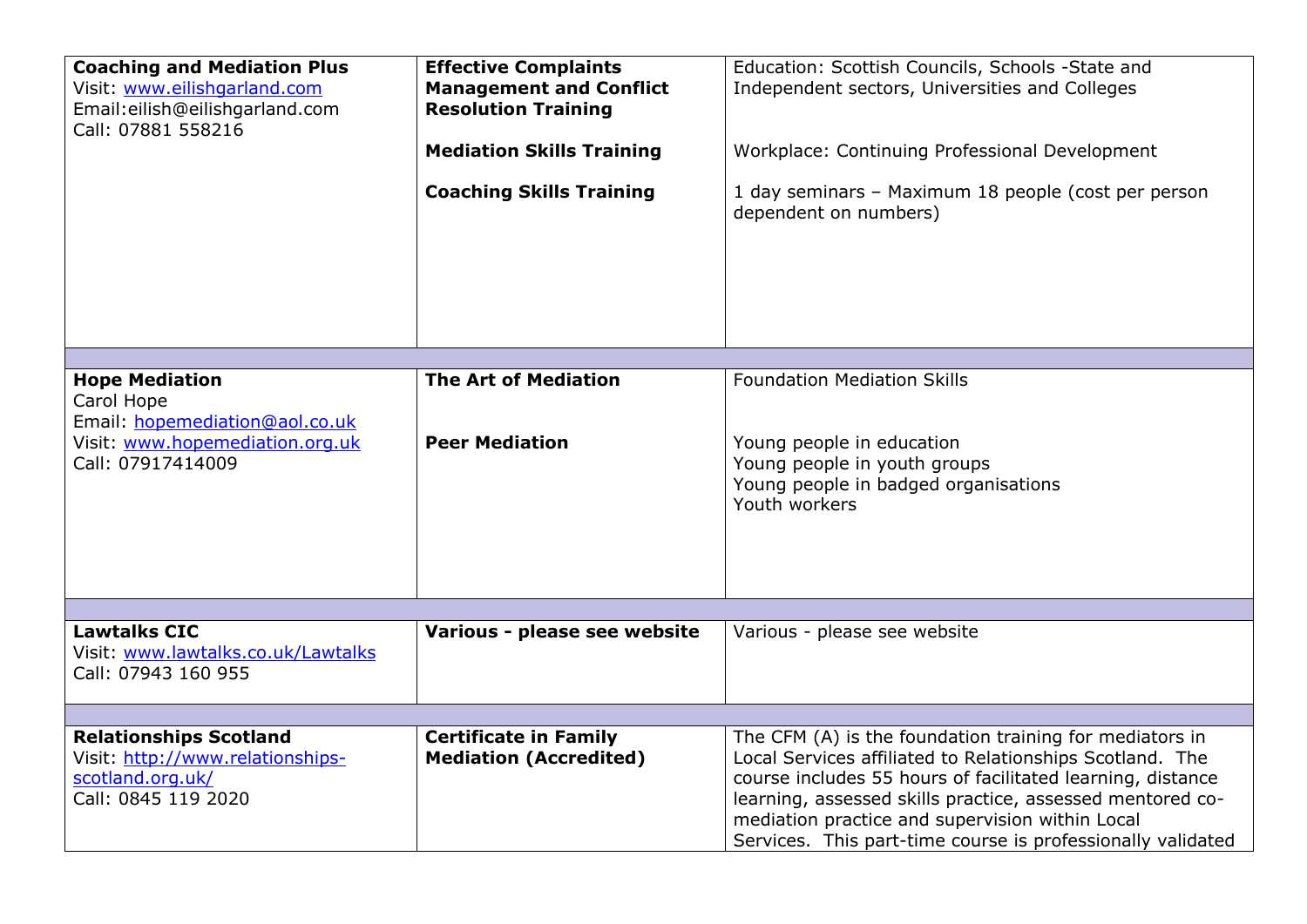|                                                                 | by the College of Mediators and has academic credit rating<br>with Edinburgh Napier University (25 credits at SCQF Level<br>9)                                                                                                                                                                                                                                                                                                                |
|-----------------------------------------------------------------|-----------------------------------------------------------------------------------------------------------------------------------------------------------------------------------------------------------------------------------------------------------------------------------------------------------------------------------------------------------------------------------------------------------------------------------------------|
| <b>Certificate in Family</b><br><b>Mediation (Registered)</b>   | The CFM (R) builds upon the learning from the CFM<br>(A) and integrates learning from mediation practice with<br>further academic study and specialist training on a range<br>of topics including advanced skills and alternative models<br>and theories. This part-time course is professionally<br>validated by the College of Mediators and has academic<br>credit rating with Edinburgh Napier University (25 credits<br>at SCQF Level 9) |
|                                                                 | The cost of these courses is funded jointly by local services<br>affiliated to Relationships Scotland and the national office,<br>although students may be asked to make a contribution.<br>Further information can be found at:<br>http://www.relationships-scotland.org.uk/about-<br>us/training-and-cpd/train-as-a-family-mediator                                                                                                         |
| <b>Certificate in Mediator</b><br><b>Supervision</b>            | The CMS equips participants with the skills, understanding<br>and self-awareness to supervise family mediators. The<br>course consists of 20 taught hours and participants are<br>required to carry out two assignments, complete relevant<br>reading, and deliver ten sessions of supervision.<br>Contact: 0845 119 2020.                                                                                                                    |
| <b>Direct Consultation with</b><br><b>Children in Mediation</b> | The DCCM course aims to equip experienced family<br>mediators with the practice skills, knowledge and<br>understanding required to be competent to work directly<br>with children and young people within the family mediation<br>process. It incorporates Distance Learning, Facilitated<br>Learning over two days, learning from practice and<br>completion of a written assignment. Contact: 0845 119<br>2020                              |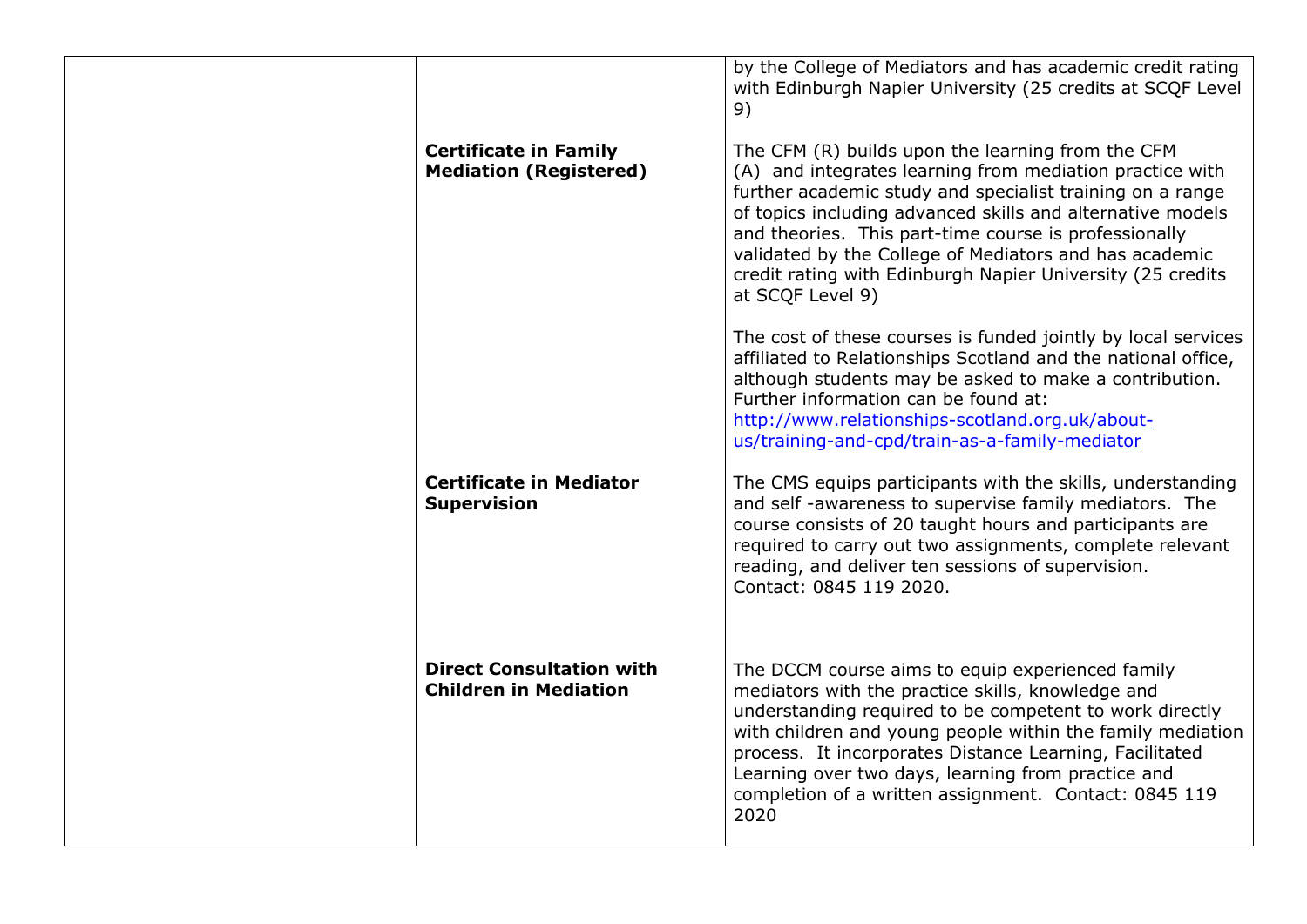| <b>Continuing Professional</b><br><b>Development</b> | A National Programme of CPD events are delivered<br>throughout the year for family mediators and relationship<br>counsellors. Further information can be found at:<br>http://www.relationships-scotland.org.uk/about-<br>us/training-and-cpd/cpd-events |
|------------------------------------------------------|---------------------------------------------------------------------------------------------------------------------------------------------------------------------------------------------------------------------------------------------------------|
|                                                      |                                                                                                                                                                                                                                                         |

| <b>Robert Gordon University</b><br>http://www.rqu.ac.uk/areas-of-<br>study/subjects/law/study-<br>options/postgraduate                            | Post Graduate Certificate in<br><b>Mediation</b> | For those wishing to study general mediation skills and<br>theory as well as exploring commercial, employment and<br>family mediation in more depth.<br>This course is delivered by way of distance learning and a<br>5 day compulsory on campus workshop.                                                                                                                                                                                                                                                                                                                                                             |
|---------------------------------------------------------------------------------------------------------------------------------------------------|--------------------------------------------------|------------------------------------------------------------------------------------------------------------------------------------------------------------------------------------------------------------------------------------------------------------------------------------------------------------------------------------------------------------------------------------------------------------------------------------------------------------------------------------------------------------------------------------------------------------------------------------------------------------------------|
|                                                                                                                                                   |                                                  |                                                                                                                                                                                                                                                                                                                                                                                                                                                                                                                                                                                                                        |
| <b>Rowan Consultancy</b><br>Visit: Rachel.weiss@rowan-<br>consultancy.co.uk<br>Call: 44(0)1738 562005<br>Website: www.rowan-<br>consultancy.co.uk | <b>Mediation Skills</b>                          | <b>Workplace Mediation</b><br>A two day course, which can be delivered in-house, giving<br>staff mediation skills to use for informal resolution of<br>disputes e.g. in facilitated discussions. Participants are<br>usually a mix of HR, managers, union reps who want to<br>develop their conflict resolution skills. This course does<br>not qualify you as a registered mediator, instead it gives<br>you mediation skills to enhance your existing role at work.<br>This course runs as an open course in Perth every autumn,<br>please see our website www.rowan-consultancy.co.uk for<br>the next course dates. |
|                                                                                                                                                   |                                                  |                                                                                                                                                                                                                                                                                                                                                                                                                                                                                                                                                                                                                        |
| <b>Sacro Mediation Services</b><br>Visit: www.scmc.sacro.org.uk/<br>Call: 0131 624 5400                                                           | <b>Conflict Resolution Workshop</b>              | Community/Street<br>Neighbour Disputes<br>Relationship breakdowns<br>Children with additional needs disagreement with schools<br>All types of Mediation.                                                                                                                                                                                                                                                                                                                                                                                                                                                               |
|                                                                                                                                                   |                                                  |                                                                                                                                                                                                                                                                                                                                                                                                                                                                                                                                                                                                                        |